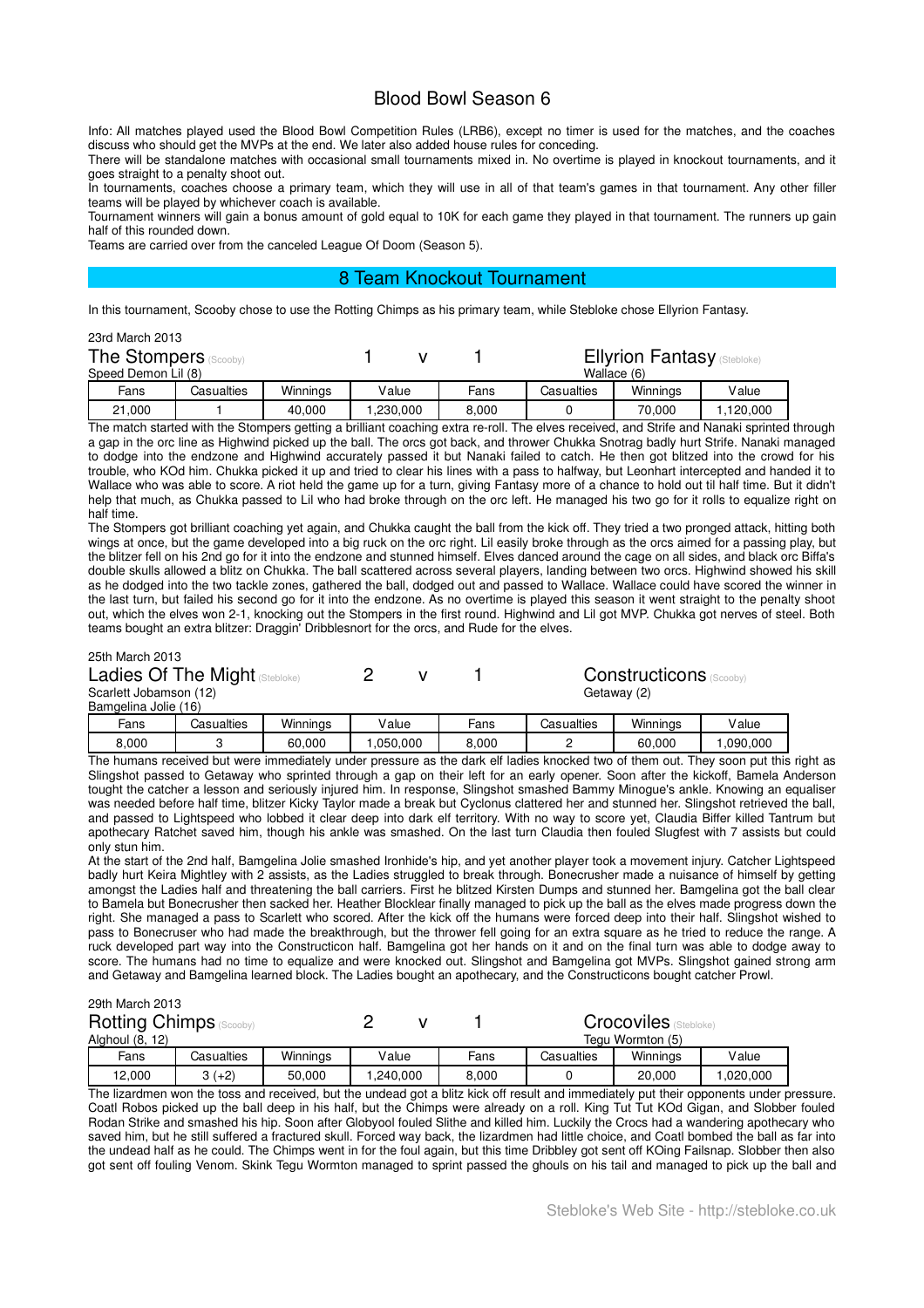score.

The Chimps received and Alghoul picked up the ball as Drabbling Drutt badly hurt Tetoc Fleshtear. Alghoul moved down the right wing with support, as four skinks surrounded them. The little guys could not hang on to the ghoul's legs and he blitzed and dodged away to equalize.

It started to rain in the second half. Sphinxy Bloke badly hurt Coatl, meaning it was now 10 undead players against 6 Lizardmen. The Chimps had little problem in pushing forward, and Alghoul scored again. The Crocs got a touchback at the kick off which Miqui Venom claimed. He charged forward and tried to blitz through the defence but failed miserably. Another failing miserably was Sphinxy Bloke, who continuously smacked skinks only to see them pushed back. Alghoul had no such trouble and badly hurt Wormton. Lidus T'lal picked it up where Venom had dropped it and made a break down the right wing. No support came, and Alghoul was there again, sacking the skink and knocking him out. It was now just 3 Saurus against 10 undead. Once again the Chimps went in for the kill with their fouls, but it only saw Flemface and Drutt sent off, both for fouling Garro. It was an easy win in the end for the Chimps. Alghoul and Wormton got MVPs. Wormton got +1AG, and Alghoul got side step.

#### 31st March 2013

|                  | <b>Jims Munkeez</b> (Scooby) |          |          |       | <b>The Grog Guzzlers (Stebloke)</b> |          |          |  |
|------------------|------------------------------|----------|----------|-------|-------------------------------------|----------|----------|--|
| Magic Magic (11) |                              |          |          |       | Gary Grogchaser (7, 15)             |          |          |  |
| Fans             | Casualties                   | Winnings | Value    | Fans  | Casualties                          | Winnings | Value    |  |
| 11.000           |                              | 30,000   | .080.000 | 5.000 | $2(+1)$                             | 70.000   | .080.000 |  |

The new dwarf team received and Gary Grogchaser caught the ball from a high kick. They then went about smacking the human front line onto their asses, knocking one out. Magic Magic dodged through to threaten Gary, and Jack Gooty also tried to dodge through but fell. Pringle badly hurt slayer Livid, but the Guzzlers ground the humans down with more KOs. Gobblespud then also tried to dodge through to blitz Gary, but fell over and KOd himself. The five remaining humans were contained and Gary had moved up the left wing, and ran in to score on turn 7. Four of six human KOs come back, but dwarf Mick Maltdowner could not be roused even by a Bloodweiser Babe. A riot at the kick off wasted some of the humans available time, and they could not equalize before half time.

With their subs, the humans had 2 players extra for the second half. Hue Jun got the touchback as Magic Magic and Quickshift bolted down the poorly guarded wings. The pass soon came to Magic Magic on the right, as Crazy Eddie protected him by badly hurting Kenny Kegsplitter, and Magic scored easily.

Mick finally returned at the kick off as Gary picked up the ball. Baz McBoozer smacked and killed Wabbit, who could not be saved by the apothecary. Outcrop tried to dodge through to sack but fell and badly hurt himself, meaning all three of the Munkeez blitzers had now tried this move and fell over, with increasingly severe results. Gary ran up the left as Mick got his act together and killed Trampp. This was becoming a disaster now for the humans, as a couple more got knocked out. Gary ran up the left wing with support and managed to score. At the dying stages, the dwarves capped a lucky game as Stu Stoutsmasher managed to intercept a Magic Magic pass. Gary and Magic got MVPs, and both picked up the block skill.

# 5th April 2013

| <b>Ellyrion Fantasy (Stebloke)</b><br>Almasy (13) |            |          |          |        |            | <b>Rotting Chimps</b> (Scooby)<br>Goulash (7), Alghoul (16) |           |
|---------------------------------------------------|------------|----------|----------|--------|------------|-------------------------------------------------------------|-----------|
| Fans                                              | Casualties | Winnings | Value    | Fans   | Casualties | Winnings                                                    | Value     |
| 1.000                                             |            | 60.000   | .150.000 | 14.000 | $3(+1)$    | 80.000                                                      | 1,270,000 |

The match started in sweltering heat. The undead team received, and the first action of the game was Sphinxy Bloke hitting and badly hurting Wallace. With the other Elf scrimmage players stunned, Alghoul gathered the ball and easily pushed through the middle. Strife managed to sneak in to blitz him down following a mistake by Sphinxy, but the Chimps cleared the blitzer away and the ghoul soon got it again. Skeleton Keldor killed Highwind, and the apothecary was needed to patch him up. Strife managed to blitz Alghoul down again, but the ball continued to bounce among the protection of the other Chimps players. Fellow ghoul Goulash, already having a great time smacking elves onto their asses, got the ball and went for it to score. Elves Seifer and Kinneas collapsed due to the heat, but a touchback and quick snap allowed Fantasy's two blitzers to sprint off down the left wing with the ball. Rambling Ramtut pushed Leonhart into the crowd and they badly hurt him. On the last turn of the half, ball carrier Rude tried to blitz out of the ghoul cage he was in but fell trying to dodge away.

In the second half Highwind got the touchback as Fantasy tried to push up their right, but their numbers suffered another blow as Gurgley badly hurt Quistis. Then both blitzers at the head of the push got stunned, but Highwind managed a pass to Almasy who was pressured to score earlier than he wanted. Angelo and King Tut Tut then passed out from heat, and Gurgley got sent off. A good kick saw the ball in the undead endzone, and Alghoul retrieved it before legging it up the pitch. Both Strife and Almasy tried to hold him up by dodging and blitzing, but they both fell on their dodges or go for its, and Alghoul had just enough speed to reach the endzone in the last turn. Goulash and Strife got MVPs. Goulash got block. Sphinxy got guard. Strife and Almasy got dodge. The Chimps sacked ST2 wight Ramtut and bought Djet Jaguar.

### 12th April 2013

|                       | The Grog Guzzlers |            |          |          |       |            |                     | <b>Ladies Of The Might (Scooby)</b> |  |
|-----------------------|-------------------|------------|----------|----------|-------|------------|---------------------|-------------------------------------|--|
| Harry Beerhunter (16) |                   |            |          |          |       |            | Bamela Anderson (3) |                                     |  |
|                       | Fans              | Casualties | Winnings | Value    | Fans  | Casualties | Winnings            | Value                               |  |
|                       | 6,000             |            | 60.000   | .180.000 | 8.000 |            | 50.000              | 100.000                             |  |

The second semi-final kicked off with the dark elf ladies receiving. Kirsten Dumps caught the high kick as the front lines roughed it up. Bamela Anderson broke through down the right wing, followed quickly by Kirsten, who managed an easy short pass to give the Ladies the lead. Runner Harry Beerhunter got a touchback from the kickoff, and the dwarves tried to break through in the middle as the nippy elves got round the flanks. Keira Mightley dodged in to sack Harry, but the ball scattered to Baz McBoozer who somehow caught it in two tackle zones. Cindy Warford sacked him also, and the ball scattered to Dumps who ran it deep into the Dwarf half. Luckily for the Guzzlers, there was no time in the half for a second touchdown.

In the second half, Gary picked it up deep in his half right on the left touchline. Scarlett Jobamson easily dodged through and took him down, and Gary needed slayer Angry Alemouth's help to force her away. Gary recollected the ball and switched flanks, with a strong dwarf push up their right. However they were not expecting Dumps to dodge into three tackle zones to sack him and stun him. The dwarves cleared the ball and this time Harry picked it up. They slowly managed to grind up the right, pushing two blitzers into the crowd and KOing two others. Harry managed to score in last turn, with Kicky Taylor being the only one able to stop him, but she failed to dodge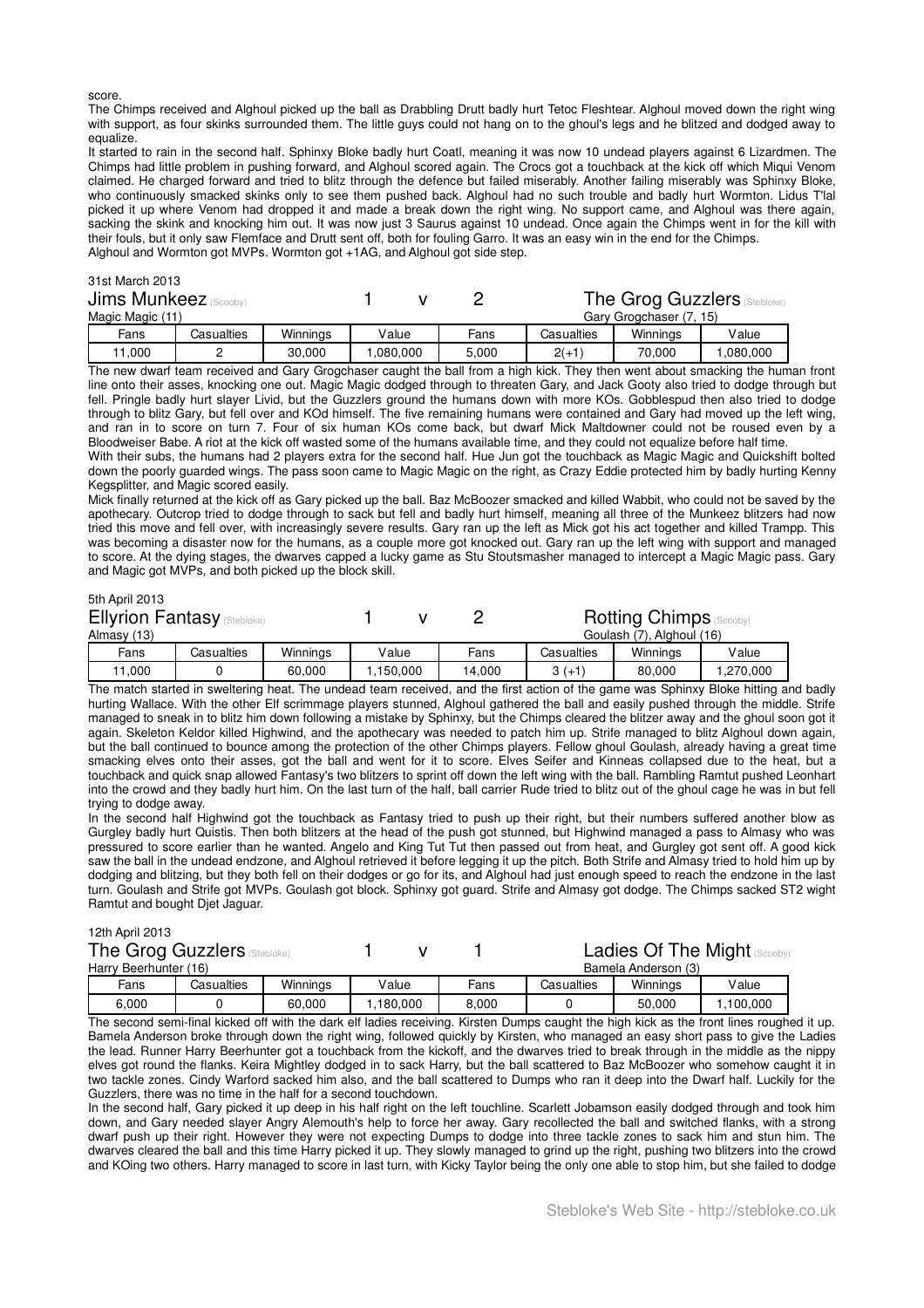passed her marker. In the penalty shootout the Guzzlers took it 6-3 to go through to the final. Dumps and Mick got MVP. Mick got guard and Dumps got dodge. The Guzzlers bought a new blocker called Legless Gimli.

| 19th April 2013                |            |          |          |       |            |          |                                     |
|--------------------------------|------------|----------|----------|-------|------------|----------|-------------------------------------|
| <b>Rotting Chimps</b> (Scooby) |            |          |          |       |            |          | <b>The Grog Guzzlers (Stebloke)</b> |
| Drabbling Drutt (13)           |            |          |          |       |            |          |                                     |
| Fans                           | Casualties | Winnings | Value    | Fans  | Casualties | Winnings | Value                               |
| 17,000                         |            | 70.000   | ,290,000 | 9,000 |            | 50.000   | 1,110,000                           |

The final kicked off, but not before Kenny Kegsplitter put some Grisnick's Stickum on his hands to help him grab the ball should the chance arise. The dwarves received, and Harry Beerhunter got the touchback, starting the attack up the right wing. Zombie Gurgley got sent straight off for sticking the boot in, but the rest of the undead line stood firm. Kenny broke through the center and Harry tried to pass, but fumbled it comically. Alghoul nipped in to get the ball as mummy King Tut Tut broke slayer Livid Lagerlout's ribs, putting him out of this game and next. Soon after, King Tut Tut turned his attention to runner Gary Grogchaser, but with the aid of double attacker downs the dwarf killed the mummy who failed to regenerate. An attack came in that knocked the ball out of Alghoul's grasp. Other mummy Sphinxy Bloke blitzed Gary to get revenge, but this time both dice were both downs, and only the dwarf had block. Again, the runner inflicted a casualty, this time badly hurt, but Sphinxy regenerated. With one turn left Kenny dodged away to try and get in the endzone and hopefully get a pass, but failed his go for it and went face first into the mud.

For the first drive in the second half, a spiked ball was used, but this didn't trouble wight Drabbling Drutt who caught it straight from the kick off. The first action new player Gimli saw was to smack skeleton Keldor and badly hurt him, but once again the player regenerated. Drutt switched wings, taking the ball from his right all the way over to the left. Most of the dwarves were marked or too far away, and only Kenny had the range to stop him. He passed two go for its to make the blitz but the dice came up attacker down, and Drutt ran in to give the Chimps the lead. Gary got the touchback at the kickoff, and with just 4 turns left sprinted off up the right. Alghoul and his sidestepping abilities proved the Grog Chasers' bane, as several players tried to clobber him, but only forced him closer to the ball carrier. Gary dodged away and passed his go for it to get within range of the endzone with one turn left and all the Chimps players marked. This didn't phase ghoul Globyool who dodged through the tackle zones of both dwarf blitzers to smack Gary, take him down, and pick up the ball. Dwarf players got to him but the blitz coming in from Harry was an ineffective push. The Chimps took the first tournament of the season. They replaced their lost mummy with new player Bumm-Ra. Alghoul and Gary got MVPs. Drabbling Drutt got dodge on a double, and Gary picked up fend.

The Rotting Chimps gained a bonus 30K for the tournament win, and the Grog Guzzlers got a bonus 10K for being runners up.

## Exhibition Match

| 2nd May 2013<br>Eastwood All Stars (Scooby)<br>Dolph Logren (3)<br>Casualties<br>Fans |  |          | <b>Jims Munkeez</b> (Stebloke)<br>Outcrop (5)<br>Hue Jun (13) |        |            |          |           |
|---------------------------------------------------------------------------------------|--|----------|---------------------------------------------------------------|--------|------------|----------|-----------|
|                                                                                       |  | Winnings | Value                                                         | Fans   | Casualties | Winnings | Value     |
| 16,000                                                                                |  | 70.000   | 1,210,000                                                     | 10,000 |            | 50.000   | 1,110,000 |

The elves received and Yew Jackman picked it up, moving up to behind his line of scrimmage. Human blitzers Outcrop and Gooty both got round the flanks and in Yew's face but couldn't bring him down. Both wardancers lept over the humans and ran downfield, with Dolph getting into the endzone. The Munkeez couldn't stop Yew dodging away from his aggressors to plant a short pass right into Dolph's hands. Hue Jun got the touchback and the humans pushed up the right, shoving Arnold into the crowd. Dolph tried to intervene but Gobblespud pushed him away, allowng Hue to hand off to Outcrop who ran in to score a quick equalizer. From the kick off the ball scattered right back onto the line of scrimmage, where one of the four journeyelves managed to grab it. He quickly handed it off to Yew as the All Stars looked to play the same kind of passing play. This time Outcrop got round and sacked Yew, but the elves cleared the ball and Yew picked it up again. Dolph got into the endzone but this time Yew's pass went into the crowd. Catcher Quickshift picked it up from where the crowd threw it back in, but as he focused on keeping it away from Dolph, Yew snook in to clatter him. Dolph tried to leap into get ball but fell and KOd himself, and Gobblespud hit Yew and badly hurt him, and the Munkeez held out til half time.

The weather changed, and the pitch was bathed in blinding sun. Hue got a touchback again, but both wardancers were soon over the defensive line and clattered him down. Outcrop pulled out a custard pie and slapped it in Dolph's face, allowing him to get the ball from the feet of the wardancer and run away up the left. Again both wardancers got to him and took him down, and a huge fight erupted around the ball. It was here that the game started to turn against the All Stars as several of them got KOd. Hue picked it up just in the elf half, and this time both Arnie and Dolph failed in their attempts to dodge and go for it and couldn't get to him, allowing Hue to run in and score. At the kick off, Robert Downey Juniper picked up the ball, but fumbled his attempted pass to Dolph, and the Munkeez were able to get around the ball and stop the elves from getting it for the remainder of the game. Juniper got pushed into the crowd for his troubles. Outcrop and Dolph got MVPs, with Outcrop getting tackle, and Dolph getting +1AG.

# 6 Team League

In this tournament, Scooby chose to use the Eastwood All Stars as his primary team, while Gareth chose Greene Horde, and Stebloke chose the Crocoviles.

| 12th March 2016<br>Greene Horde (Gareth) |            |          |         |  | <b>The Grog Guzzlers (Stebloke)</b><br>Harry Beerhunter (15) |            |          |          |
|------------------------------------------|------------|----------|---------|--|--------------------------------------------------------------|------------|----------|----------|
| Fans                                     | Casualties | Winnings | Value   |  | Fans                                                         | Casualties | Winnings | Value    |
| 8.000                                    |            | 10.000   | 940.000 |  | 9.000                                                        |            | 70.000   | .230,000 |

The weather for the match was very sunny, meaning it would be even harder for these two stompy teams to pass it if they were forced to. A lot of the fans in the crowd seemed friendly to the orcs. The dwarves set up and kicked off which was a high kick, allowing Chucker Charlie to get under it. The sun must have got in his eyes and he failed to catch the kick. Soon after, his fellow thrower Bob 'da Bomb also failed to gather the ball. The orc left and center went head to head with the steadfast dwarves and the two sets of players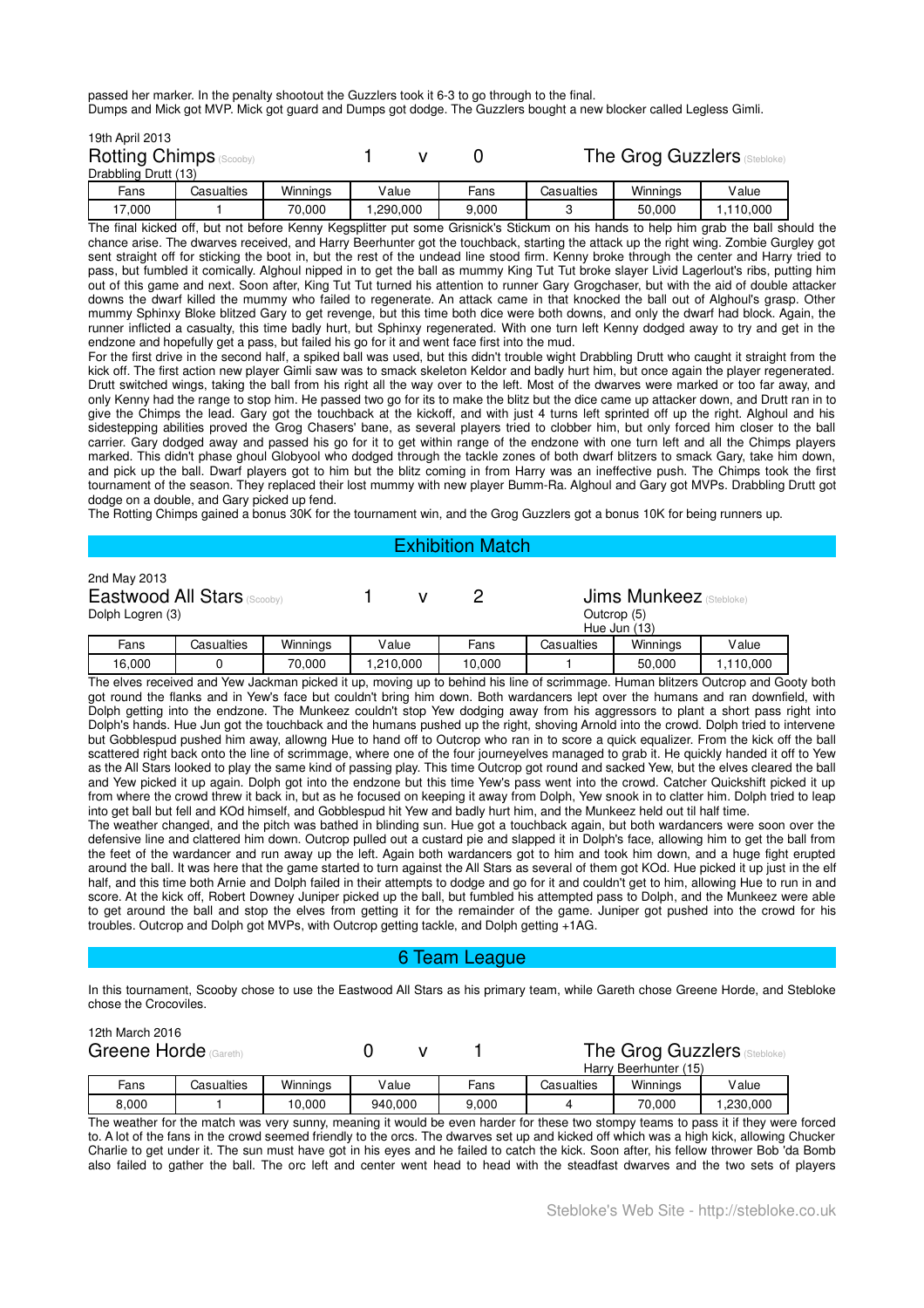pummeled into each other. Charlie finally picked up the ball as the black orcs broke through in the middle. Ripper crunched into Brewski Bert and KOd him, but the strong orc attack faltered when Chucker Charlie failed a pass to Snarflik who had snook through a gap in the dwarf line. The dwarves found some payback as Harry Beerhunter badly hurt Ripper. Mick Maltdowner didn't like the look of the little goblin Snarflik and blitzed into him, killing him. The orcs continued to slowly grind up their left and through the middle, as the dwarves tried to hold them. Blitzer Smasha got impatient and tried a daring blitz, but fell trying to dodge through into position. Gary Grogchaser got his hands on the ball and cleared it, risking a long pass which scattered right to Kenny Kegsplitter who caught it. Then Angry Alemouth smashed the knee of Bob 'da Bomb, but orc blitzers Dave and Crusha managed to get back and take Kenny down before he could get away. In the last action of the half, Angry got 2 assists and badly hurt black orc Curly.

At the start of the 2nd half, a pitch invasion led to two dwarves and an orc blitzer being stunned by the crowd, which included slayer Angry Alemouth. The kick from the orcs was really deep, forcing Gary Grogchaser way back to pick up the ball. The dwarves then tried to push up their right while some tried to outnumber and hold the black orcs in the middle. However Larry was having none of it and broke free of his marker, blitzing into Gary and stunning him. A big skirmish formed near the half way line, on the Grog Chasers' right touchline. Goblin Gitsnik tried to nip in and get the ball, but it scattered out and the crowd threw it back in just inside the orc half. Harry Beerhunter grabbed the ball and made a break for it as a rogue wizard threw a fireball on the pitch, which exploded at the feet of Gary Grogchaser, though didn't take him down. This allowed Harry Beerhunter to run in and score. After the kick off orc blitzer Dave picked it up and tried to pass it to Crusha who had made a break for it, but couldn't get it on target. The last action of the match was Gitsnik putting the boot in and smashing Angry Alemouth's knee, but luckily the dwarf apothecary managed to fix it. Angry Alemouth and Larry got MVPs, and Gitsnik became Gitsnik da Avenger. Angry picked up the tackle skill.

#### 18th March 2016

| <b>Crocoviles</b> (Stebloke) |            |          |          |        |            | Eastwood All Stars<br>Dolph Logren (5, 16) |          |  |
|------------------------------|------------|----------|----------|--------|------------|--------------------------------------------|----------|--|
| Fans                         | Casualties | Winnings | Value    | Fans   | Casualties | Winnings                                   | Value    |  |
| 4.000                        |            | 30.000   | .070.000 | 12.000 |            | 90,000                                     | ,290,000 |  |

The All Stars received, and Brad Pine caught a bad kick which came to him on the line of scrimmage. A bit of a rumble kicked off in the middle, during which Arnie Woodenegger lept over the line of scrimmage but failed to dodge away, allowing Miqui Venom to blitz Brad and take him down. As the saurus looked like they were getting in amongst the elves, Yew Jackman dodged away to pick up the ball and plant it into the hands of Dolph Logren who had made a break for it. The lizards were caught out of position and Dolph ran into score an easy touchdown. At the kick off the weather turned to a powerful blizzard. Skink Cypher caught it straight from kick off, but Woodenegger lept over the saurus front line and blitzed him down. In response, Tetoc Fleshtear turned round and knocked the wardancer out. Tegu Wormton recovered the ball and ran down the left wing with a number of skinks in support, but it was easy for the elves to hold them. The saurus managed to knock out a couple of others, until the last turn of the half when Tegu tried a daring pass which Lidus T'lal could not catch with three tackle zones on him.

At the start of the second half Arnie came back on but the two elf linemen didn't. Tegu picked up the ball as the saurus tried to rough up the elf front line, but Lime Neeson badly hurt Gigan Modok, scuppering the lizard plans. Tegu ran from flank to flank looking for an opening as the journeyman skinks put the boot in on Dolph a couple of times keeping him stunned. The rest of the lizards couldn't keep the wardancers down for long, nor find an opening, and Arnie managed to get through a gap and KO Tegu. One of the elf journeymen then crunched skink Coatl Robos and killed him, but a wandering apothecary managed to save him. A massive ruck took place on the lizard right flank just inside their half. Elsewhere Loa Scaler put the boot in and knocked out Yew Jackman, while Miqui KOd the other elf journeyman. Dolph lept over his marker to get the ball, and Garro Failsnap tried to blitz him but got KOd for his trouble. To rub salt in, Arnie put the boot in on Tetoc and seriously injured him. Only Miqui had any chance of getting back to stop the wardancer, but fell trying to dodge from his marker and Dolph scored his second. Miqui and Arnie got MVPs, and Arnie got side step. The Crocs bought an apothecary, and the All Stars bought Groot the treeman.

#### 25th March 2016

| <b>Constructicons</b> | Gareth)    |          |          |      | Heat Wave       |          |         |  |
|-----------------------|------------|----------|----------|------|-----------------|----------|---------|--|
| Prowl (2)             |            |          |          |      | Erika Zeal (16) |          |         |  |
| Fans                  | Casualties | Winnings | Value    | Fans | Casualties      | Winnings | Value   |  |
| 9.000                 | 4(2)       | 40.000   | .240.000 | 000. |                 | 20,000   | 900.000 |  |

Exactly three years since their last game, the Constructicons took to the Blood Bowl field again. The new amazon team kicked off, but the humans surprised them with a quick snap, allowing them to soon break through with both of their catchers. Prowl managed to reach the end zone and Slingshot passed a long bomb right to him for the touchdown. The Constructicons then kicked it, and Erika Zeal picked up ball as the front lines roughed each other up. Selena Char ran down the right wing but was tracked back by Bonecrusher, who stuck with her and pushed her out into the crowd. Slugfest then badly hurt Hippolyta Wild. The amazons applied pressure on their left flank. Though the humans quickly blocked them off, Erika handed it to Aella Ember who managed to dodge through a tackle zone but fell going for it into the end zone. Lightspeed gathered the ball and managed to take it clear until the half time whistle.

In the second half, Erika caught the ball from a high kick, but the amazon attack faltered immediately when Selena Char and her opponent took each other to the floor. Blitzer Korina Jet broke through trying to make a hole, but couldn't even take down catcher Lightspeed. Trying to inspire her team Nikki Heat tackled Bonecrusher and caused a niggling injury, but apothecary Ratchet reduced it to badly hurt. Slugfest knocked Hanna Bloom out when they punched each other to the floor. Though Heat Wave were losing players, Erika got through a gap with a screen of blitzers by pushing Prowl out into the crowd. Near the end of the game, the humans started to really bring the pain. Ransack pushed Aella into the crowd who badly hurt her, before Cyclonus KOd catcher Artemis, and Scrapper fouled Selena Char and seriously injured her. Xanara Crest tried to dodge away from her marker to give Erika more cover, but was tripped and ended up badly hurt. Blitzwing then KOd himself trying to go for it to put Erika in tackle zone. Right at the death Kallisto pushed Cyclonus away so that Erika could score the equalizer. At the next kick off, the Constructicons' journeyman killed Kallisto, and Heat Wave's apothecary was called for, and managed to reduce the effect to a serious injury. The last action of the game saw catcher Prowl foul Nikki Heat and seriously concuss her, reducing her armour. Slugfest and Erika got MVPs, with Slugfest picking up block, and Erika picking up sure hands. The Constructicons fired lineman Tantrum, and purchased their journeyman whose name was Hardhead.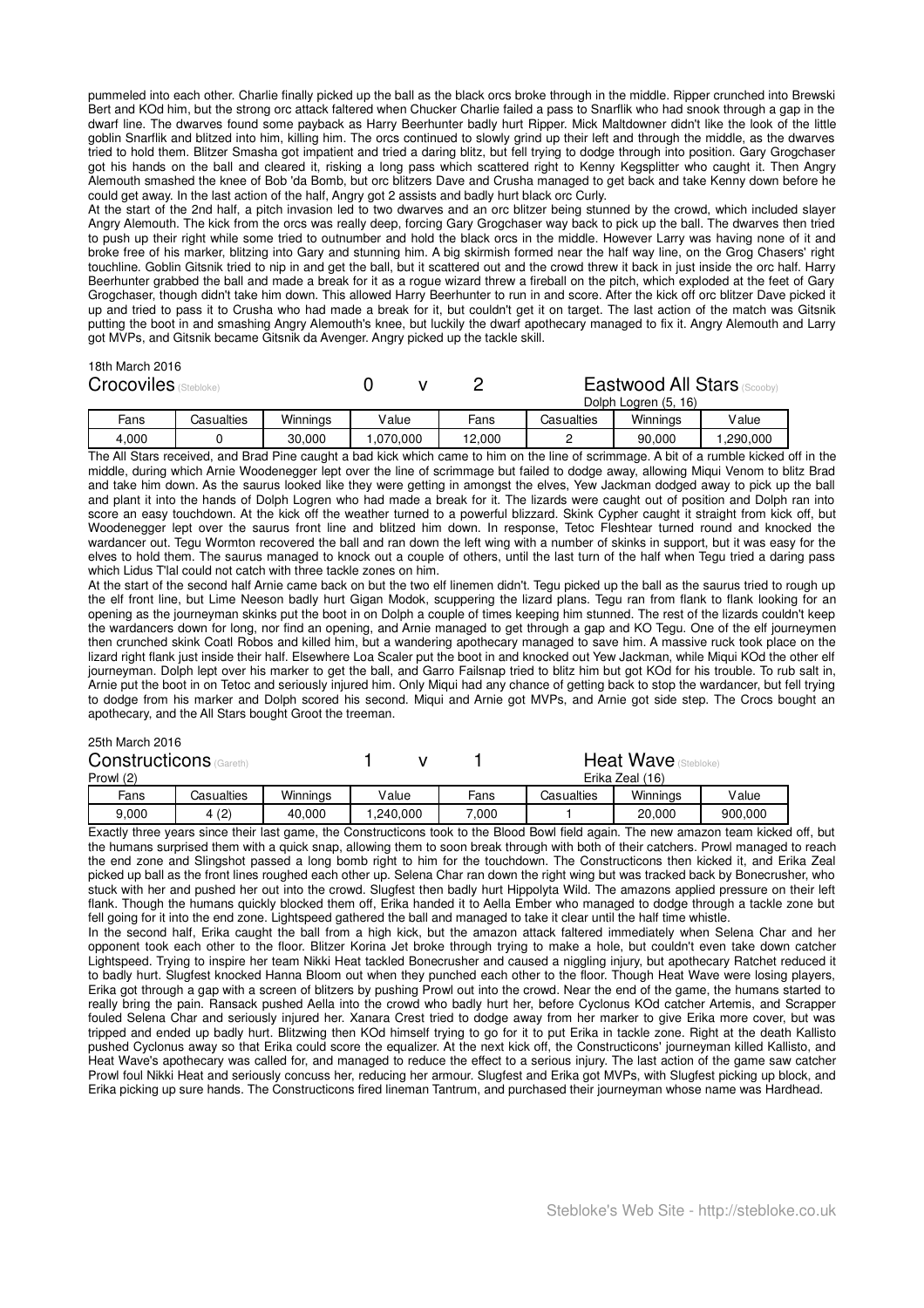| 21st May 2016               |  |                                   |
|-----------------------------|--|-----------------------------------|
| <b>Heat Wave</b> (Stebloke) |  | <b>The Grog Guzzlers (Gareth)</b> |
| Artemis Flash (13)          |  | Harry Beerhunter (7)              |
|                             |  | Angry Alemouth (16)               |

| Fans  | Casualties | $\cdots$<br>Winninas | /alue   | -ans   | esualties: | Winninas    | lalue    |
|-------|------------|----------------------|---------|--------|------------|-------------|----------|
| 5,000 |            | 20,000               | 980,000 | 10.000 |            | 70<br>0.000 | .440.000 |

The very outclassed Amazons hired 2 Bloodweiser Babes and a Wandering Apothecary for their game against the dwarves. The Guzzlers won the toss and chose to receive. The first action of the match was Budguzzler Greg stunning Aella Ember, followed by Baz McBoozer smashing the ankle of one of the two journeywomen. The dwarves continued to kick ass up and down the line of scrimmage as Harry Beerhunter picked up the ball and handed it to Gary Grogchaser, who set off up the pitch. Xena Flame attempted to blitz Baz but got stunned for her troubles after double attacker downs twice after a reroll. Livid Lagerlout then clattered Hippolyta Wild and badly hurt her, and already things were looking grim for Heat Wave. Korina blitzed away from her marker to put Gary under pressure, just as a pit trap sprung open, sending the dwarf ball carrier down into it. The ball scattered to Korina but she couldn't hold on to it. She then failed to dodge away from her markers to try and clear the ball and ended up stunning herself, allowing Harry to gather the ball and run in to score. Thrower Erika Zeal got the ball after the kick off, and with little time left made a pass to Artemis Flash who ran up the wing, to within range of the endzone, but Livid was able to dodge away from his marker and bring her down, and the dwarves went into the break in the lead.

At half time, Heat Wave spiked Mick's drink with a witch's brew, and he became really stupid. Livid then got double skulls and got stunned by Artemis, and Aella was able to shove Kenny Kegsplitter into the crowd who KOd him. Suddenly there was a gap on the dwarf right flank, and Erika again picked up ball and passed to Artemis who ran up the left with support. Angry Alemouth hit Hanna Bloom and badly hurt her, then Legless Gimli badly hurt the remaining journeywoman, further thinning the amazon numbers. Artemis tried to hold the ball up in the corner while the remaining few amazons tried to defend her for as long as possible. Den Draftswigger smashed the hip of Sophia Wyte despite the efforts of the apothecary. Gary put Artemis under pressure, but she pushed him away and was able to score. The amazon kick was long and gave the Guzzlers a touchback which Angry claimed. The slayer immediately ran up the left with little to stop him. Only Korina could reach, but she fell trying to dodge away and fell over (injuring her wrist in the process). Then Mick seriously injured Aella, and Angry easily walked the ball in to score the winner. Livid and Korina got MVPs. Harry got block, and Livid got mightly blow. The dwarves bought DUI Derek, a deathroller.

| 30th May 2016<br><b>Crocoviles</b> (Stebloke) |            |          |          |        |            | <b>Constructicons</b> (Scooby) |           |
|-----------------------------------------------|------------|----------|----------|--------|------------|--------------------------------|-----------|
| Loa Scaler (8)                                |            |          |          |        |            | Lightspeed (15)                |           |
| Fans                                          | Casualties | Winnings | Value    | Fans   | Casualties | Winnings                       | Value     |
| 8,000                                         | (1)        | 50,000   | ,080,000 | 11.000 |            | 30,000                         | 1,310,000 |

The under-manned Crocoviles hired a mercenary Saurus to help them in what would turn out to be one of the craziest games either coach had ever witnessed. The human team won the toss and received, with the ball landing right beside thrower Slingshot who scooped it up. The frontline of Saurus were all soon knocked over or pushed back, but Slingshot was soon surrounded by 3 skinks, one of which was Lidus T'lal who badly hurt the human and retrieved the ball. Saurus Miqui Venom then KOd Ransack, but Slugfest was able to fall back and blitz Lidus down. Scrapper then badly hurt the merc, and his game was soon over. Three skinks again tried to team up, but Coatl Robos was stunned when he tried to clear Slugfest away from ball. Hardhead then seriously injured Miqui, and the Crocoviles continued to struggle to keep their saurus players on the pitch. Catcher Prowl dodged away from his 2 skink markers and ran up his left wing into the endzone. Slugfest grabbed the ball and tried to long bomb it but the attempt failed. With the ball dangerously close to their endzone skink Cypher Lacer pushed Prowl into crowd who KOd him. Cyclonus tried to blitz the journey-skink but fell going for it and badly hurt himself. Tegu Wormton got the ball and planted a long pass right to fellow skink Loa Scaler just inside the human half. Loa managed to catch it in Bonecrusher's tackle zone, but fell trying to dodge away from the blitzer. Bonecrusher then blitzed Lidus away from the ball and grabbed it. Saurus Garro Failsnap blitzed Bonecrusher down and Tegu ran up to collect the ball, but Hardhead dodged away from his marker to blitz the skink, and Gigan Modok couldn't grab the scattered ball. The lizards cleared the ball but Gigan again couldn't collect it. A ruck appeared around the ball and Blitzwing KOd Cypher. Tegu dodged twice to grab the ball in a tackle zone and run up the left wing and hand it to Loa who scored.

The 2nd half began with a massive pitch invasion. Two skinks were stunned, but the humans had it much worse as four linemen and a blitzer who were all standing side by side on the line of scrimmage went down. Then the human kick scattered off the pitch and the touchback went to Gigan. The saurus quickly ran up the left wing, but he did not have enough support and was dragged down by Slugfest wth 2 assists. Bonecrusher then KOd Oloch Slithe as the two teams tried to get players around the ball. Catcher Getaway blocked Tegu but the little skink stunned him. Rodan Strike pushed Prowl into the crowd and suddenly there was a gap. Tegu grabbed the ball in a tackle zone but failed to dodge out. Garro pushed Slugfest into crowd who KOd him, and Tegu was able to get the ball at the second attempt. Garro blitzed his marker away and got into the end zone, then Tegu tried to hand it to the saurus instead of scoring, but he failed to grab it. The ball scattered into the crowd who threw it back in near the middle of human half. Catcher Lightspeed was on it like a flash, and grabbed it before sprinting over the halfway line. Lidus got back to mark him but Broadside blitzed him and KOd the skink. Only the journey-skink could get back and put any pressure on the ball, but he fell trying to dodge between 2 human players, allowing Lightspeed to equalize.

The last action of the game was Prowl fouling the journey-skink and getting sent off. Slugfest and Rodan got MVPs, and blitzer Scrapper got +1AG.

10th June 2016

| <b>Eastwood All Stars</b> |       |            |          |          |        |            | Greene Horde | Gareth)  |
|---------------------------|-------|------------|----------|----------|--------|------------|--------------|----------|
| Dolph Logren (5,10)       |       |            |          |          |        |            | Crusha (12)  |          |
|                           | Fans  | Casualties | Winninas | Value    | Fans   | Casualties | Winnings     | Value    |
|                           | 7.000 |            | 50.000   | .330.000 | 10.000 |            | 40.000       | .040.000 |

With their inducements, the orc team got extra training, some good karma and readied some dirty tricks. The All Stars won the toss and elected to receive. Goblin Gitsnik put on some kicking boots, and the orcs got a perfect defense, allowing the scrimmage to set up away from the new treeman, Groot. However a touchback saw Groot getting the ball. The game kicked off with the elves overwhelming the orc front line and knocking several of them down, and Groot slowly started to make his way up the pitch. With Groot at the fore, the elves initially tried to fight, but the orcs surrounded them and a ruck ensued. During the fight, Gitsnik went in for a foul on Robert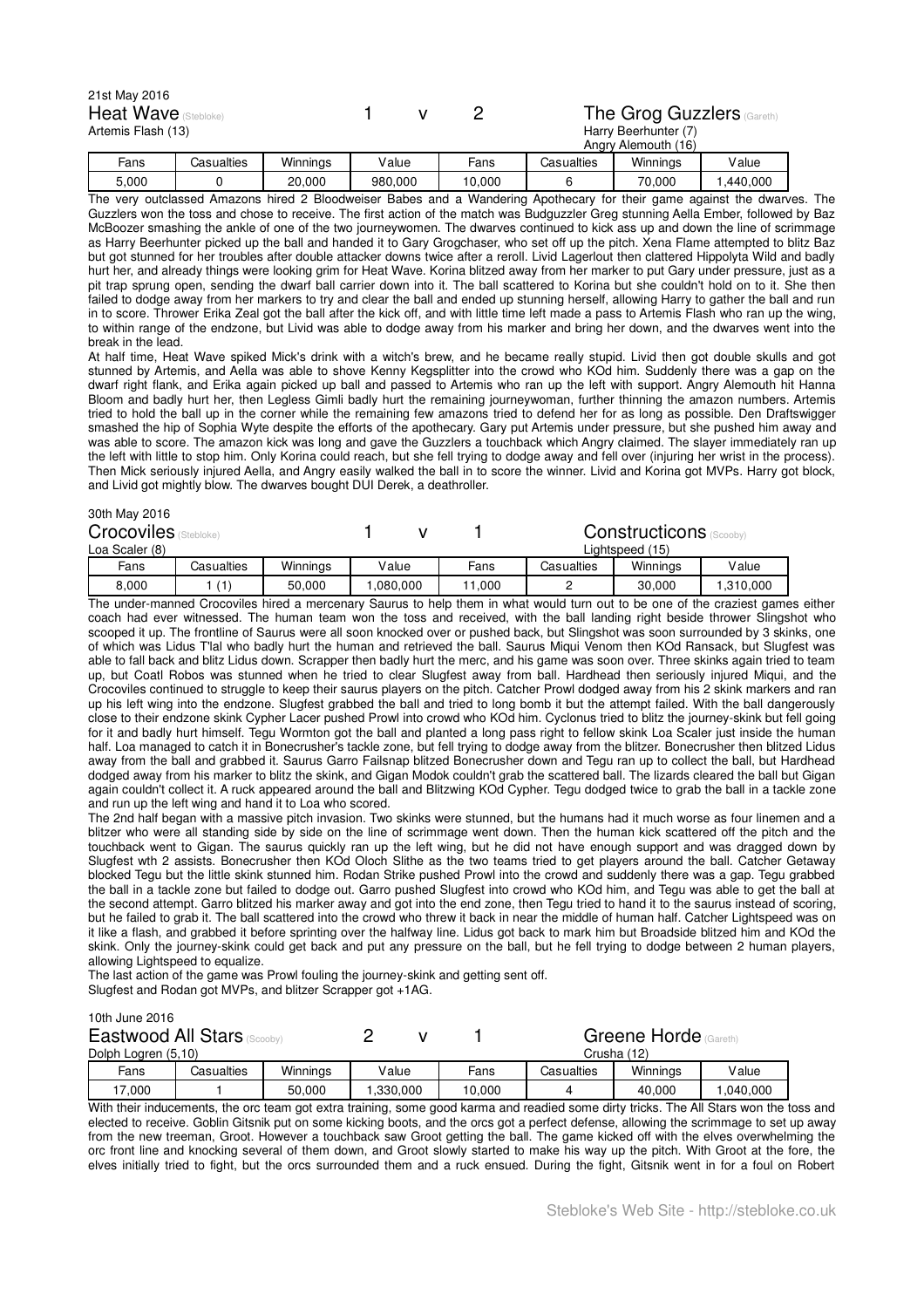Downey Juniper and got sent off. Catcher Jet Tree ran through a gap in the orc line, but fell trying to go for it into the end zone and knocked himself out. Then Little Gork smacked Robert Downey Juniper and smashed his collar bone. Chucker Charlie continued the pummelling and knocked out Lime Neeson. The elves pushed up their left, but black orc Larry badly hurt Yew Jackman. Groot handed it to Dolph, and the wardancer lept over the orc defense, dodged away and managed to go for it to score the opener. Both KOd elves came back on the pitch.

At the restart, the elves got a perfect defense themselves. The orcs roughed up a few elves, before Charlie picked the ball up and tried to hand it to blitzer Ripper, but the orc couldn't claim it. Jet Tree blitzed through the middle and badly hurt the orc journeyman with 2 assists. Blocker Moe then blitzed Christopher Tree and knocked him out. Charlie secured the ball and moved up the orc right, handing it to Smasha who moved deep into the elf half. Arnie got back to knock the blitzer down with an assist. The ball scattered into the crowd, who threw it back in just 2 squares from the elf endzone. Charlie went in for the foul on Lime Neeson, and badly hurt him though got sent off in the process. To clear their lines, Dolph picked up the ball and handed it to Arnie, who ran up the pitch and long bombed it to Jet Tree who had dodged away into the endzone. Unfortunately for the elves, the ball was not on target and went into the crowd, which was the last action of the half.

Again the elf KO came back on. With their thrower gone, Smasha tried to get the ball but failed to pick it up. As the other black orcs knocked Groot down, Curly blitzed Dolph but the wardancer retaliated and KOd his attacker. Two other elf players pushed Smasha away from the ball and Dolph easily got it to score again. Curly remained KOd before the kick off. The orcs got a quick snap. Dave picked up the ball and handed it to Crusha who ran up the orc right as most of the elves were defending the other flank. Dolph tried to get back but fell trying to go for it, allowing Crusha to run in to score. Curly came back on as the orcs kicked off. Dolph picked it up as 3 elves sprinted up their right flank. Some lewd cheerleaders distracted four of the elves near that touchline and they were momentarily distracted. Groot took root as 2 orcs tried to bring down Dolph, but he sidestepped away. Brad Pine and Dolph dodged through the middle, and Dolph short passed it but Brad couldn't catch it. Smasha blitzed Brad away and picked up the ball, but Arnie soon blitzed him down and grabbed the ball. Curly blocked Brad but they both went down with Brad getting badly hurt. Jet tried to dodge away and get into the endzone for the pass but fell, allowing Curly to blitz Arnie and take him down. Smasha then blocked the journey elf and knocked him out. Crusha then fouled Arnie and stunned him, and Dolph couldn't grab the ball with five orc tackle zones on it, bringing the game to its end.

Dolph and Curly got MVPs. Dolph got +1MV. Both Curly and Larry got mighty blow. The All Stars sacked Robert Downey Juniper and hired Juniper Junior, and the Horde bought a new goblin named Slapdud.

| ZOIII OCLODEI ZUTO<br>Heat Wave (Stebloke) |       |            |          |         | Greene Horde (Gareth)<br>Smasha (7) |            |          |          |
|--------------------------------------------|-------|------------|----------|---------|-------------------------------------|------------|----------|----------|
|                                            | Fans  | Casualties | Winninas | Value   | Fans                                | Casualties | Winnings | Value    |
|                                            | 5.000 |            | 60,000   | 940.000 | 7.000                               |            | 40.000   | .070.000 |

With their inducements, all Heat Wave could get was a Bloodweiser Babe to help them stay on the pitch.

The orcs kicked off, and Erika Zeal picked up the ball and moved out to the amazon right. With the first real block of the game, Crusha knocked Nikki Zeal out, as a ruck built up on Heat Wave's right, near the half way line. After several turns of failing to break through the orc defence, blitzer Korina managed to dodge through and made a run for it. However, Erika's attempted long pass to her was intercepted by black orc Moe, triggering a rapid counter attack from the orcs up the middle. Heat Wave players tried to rush back to put the orcs under pressure, but Hanna Bloom stunned herself trying to dodge and reposition, giving a clear route through for Moe to hand it to Smasha who ran in to score. Nikki came back on at the kick off and the teams roughed each other up a bit until half time.

At the start of the second half, Hanna got knocked out by a rock thrown from the crowd, leaving a small gap in the middle for Greene Horde to try and exploit. Their thrower Chucker Charlie failed to pick up the ball at the first attempt, however. Moe then knocked out the amazon journeywoman. Blocker Larry got both downs, leaving a hole that let Korina blitz through, and she shoved Charlie away from the ball. Fellow thrower Bob 'da Bomb' shoved her right back, allowing Charlie to get the ball. Korina pulled out the skill to blitz him again, knocking him down and retrieving the ball in two tackle zones. Blitzer Dave blocked Xena Flame and broke her neck. The apothecary was called on, but could only reduce it to -1 movement. Moe then blitzed Korina and stunned her, allowing Bob to get the ball. He quickly passed to goblin Gitsnik who made a break for it into Heat Wave's half. Hippolyta Wild dodged away from two markers to pull him down, but things were looking bad for the amazons. Dave blitzed Artemis Flash and killed her, as the apothecary had already been used. Ripper then blocked Xanara Crest and badly hurt her. Orcs piled forward, knocking Hippolyta down and letting Gitsnik get the ball again. However the amazon got to her feet, dodged away from her markers and knocked Gitsnik down once more. She tried to get the ball in two tackle zones but couldn't. Blocker Curly had finally had enough and smacked her to the ground, stunned. Dave picked up the ball and ran for the endzone in the last turn but needed two go for it rolls, falling on the last one, meaning the game ended 1-0 to the orcs.

Moe and Korina got MVPs, with Korina picking up guard, and Moe getting block.

### 22nd December 2016

28th October 2016

| Grog Guzzlers         | (Gareth)   |          |          |       | <b>Crocoviles</b> (Stebloke) |          |         |  |
|-----------------------|------------|----------|----------|-------|------------------------------|----------|---------|--|
| Kenny Kegsplitter (5) |            |          |          |       |                              |          |         |  |
| Fans                  | Casualties | Winnings | Value    | Fans  | Casualties                   | Winnings | Value   |  |
| 9.000                 |            | 20.000   | .470.000 | 8.000 |                              | 20,000   | 120.000 |  |

The Crocoviles hired two mercenary saurus with block to try and handle the dwarf team that now included DUI Derek, a deathroller. At the start of the game, the dwarves got brilliant coaching for an extra re-roll, while the lizardmen won the toss and chose to kick. The kick off ended deep in the dwarf half, near the end zone, and Harry Beerhunter failed to pick it up first try. As the front lines bashed away at each other, Harry managed to gather the ball at the second effort, and began moving up the right. One of the mercs was able to down the deathroller with a bunch of assists, but it was soon operational again. Saurus Tetoc Fleshtear blocked Angry Alemouth, but got double both downs twice, opening up a hole right where the dwarves needed it. Harry ran into the lizard half, and handed it to Kenny Kegsplitter who ran full speed and neared the end zone. Livid Lagerlout frenzied into Loa Scaler and KOd him. Garro Failsnap blitzed Stu Stoutsmasher out of the way and threatened Kenny with the support of Tegu Wormton, but the dwarf blitzer smacked the skink, knocking him out, before dodging away from Garro and running in to open the scoring. Tegu was straight back on the pitch and collecting the kick off, but the Guzzlers had a good turn smacking the saurus front line, including Rodan Strike being stunned and Alemouth knocking out Tetoc. The lizard line was left in a mess as Oloch Slithe was also KOd by Livid. With time running out in the half Tegu was forced into a pass attempt to Coatl Robos, but he fumbled it. Den Draftswigger blitzed the skink from the ball and collected it. On the sidelines Livid shoved Garro into the crowd, only for the other merc saurus to then push the slayer into the crowd as well. Neither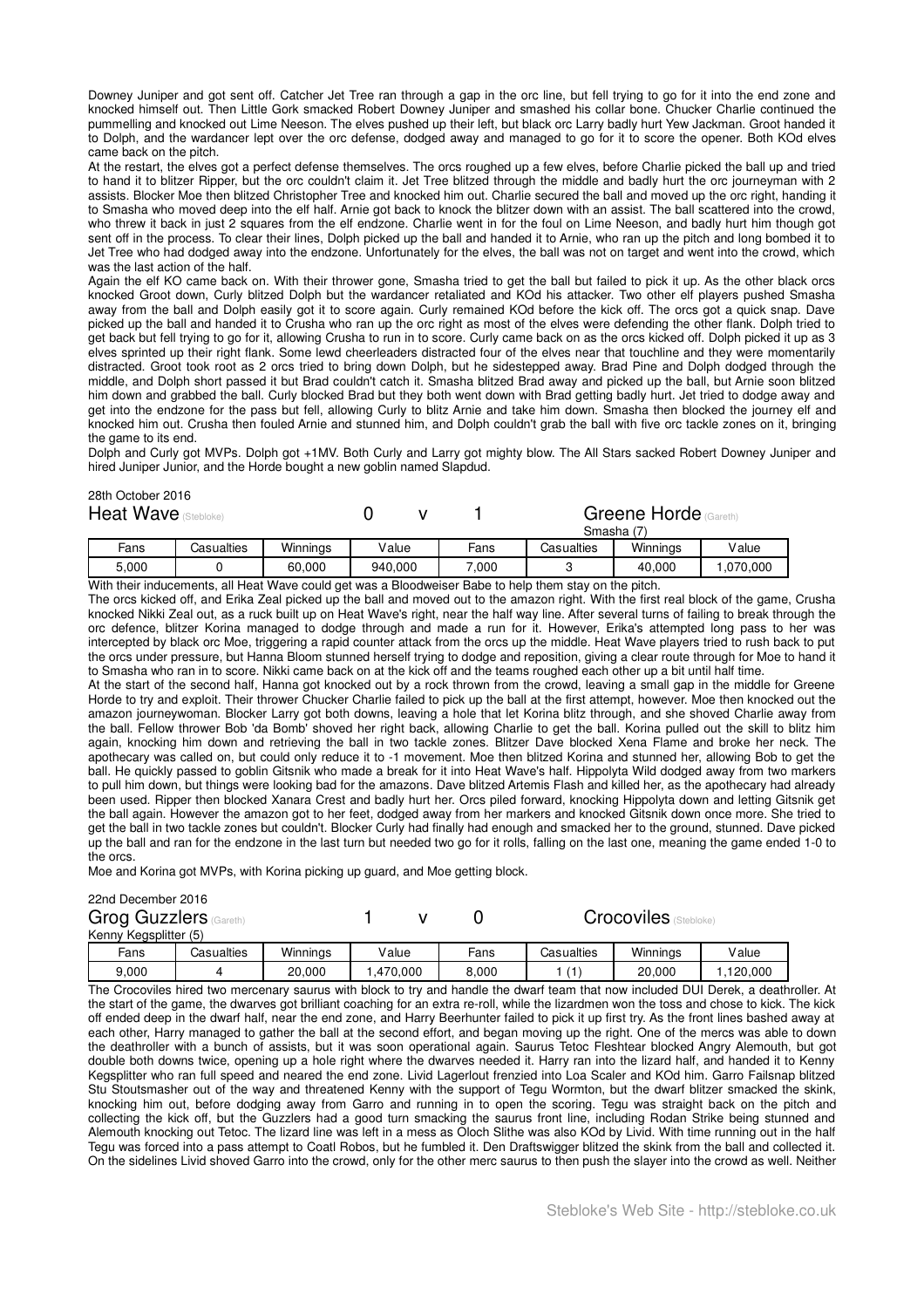#### player was injured as the half ended.

Only Loa came back on for the Crocoviles. At the kick off, both sets of fans threw rocks, stunning the 2nd merc saurus and Gary Grogchaser. The touchback went to Garro, who ran up the lizard right flank. Gigan then blocked Alemouth and badly hurt him, the first time a saurus had caused a casualty after three and a half games. The slight glimmer of hope for the lizards was snuffed out as dwarf players re-deployed to hold the run. Garro did his best, knocking down Mick Maltdowner, but the dwarves turned up the heat. Gary badly hurt Coatl, then Mick badly hurt Loa Scaler, then Harry smacked Garro and took him down. The ball bounced around before Brewski Bert caught it on a 6. The first merc saurus blitzed Livid and stunned him as the lizards tried to regain the advantage, but it was getting too easy for the dwarves as Gary badly hurt Tegu. Gigan threw Harry into the crowd, who seriously injured him. Garro managed to take down Bert, but the ball scattered next to Gary, who picked it up and ran into the lizard half. Legless Gimli crunched into the journeyskink and smashed the little lizard's collarbone. Garro ran back to take Gary down while Rodan stunned Baz McBoozer. Lidus T'lal dodged to the ball, picked it up, and ran back up the right, just in reach of the endzone with one turn left. Livid was having none of it, and frenzied the little skink to the floor. Only saurus Gigan could score, but would need two dodges, a pick up, and two go for its. Unsurprisingly, he failed the first dodge on a 1 and bit the dust, bringing the game to an end.

Rodan and Gary got MVPs, with Rodan picking up block, while Legless Gimli got guard.

# 28th December 2016

| Greene Horde (Gareth) |        |            |          |          |       | <b>Crocoviles</b><br>(Stebloke)<br>Coatl Robos (11) |          |          |
|-----------------------|--------|------------|----------|----------|-------|-----------------------------------------------------|----------|----------|
|                       | Fans   | Casualties | Winnings | Value    | Fans  | Casualties                                          | Winnings | Value    |
|                       | 14.000 |            | 30,000   | .020.000 | 8,000 |                                                     | 20,000   | .150.000 |

The orcs won the toss and elected to receive, spurred on by their cheering fans. The kick ended up very close to the orc right touchline. The first real action of the game saw Larry frump into Garro Failsnap and KO him. The orcs held the lizard front line at bay while Chucker Charlie moved to the ball. Skink Lidus T'lal got through to pressure the orc thrower but Charlie easily blitzed him away and picked up the ball. Little Gork then KOd Oloch Slithe as the orcs started to push up their right wing. Ripper blitzed Gigan Modok down, so that Charlie could run into the lizard half and make a short pass to Smasha. The Crocoviles began a desperate defense with their skinks, with three of them ganging up on Smasha to push him back. Elsewhere, Miqui and Curly took each other to the floor with Curly being stunned. The black orcs were doing a good job of keeping the saurus away from the fight, and blitzer Dave ran in to smack Coatl Robos and allow Smasha to run through the gap. Again 3 skinks dodged away from their markers to attack Smasha and push him back once more. Tetoc then KOd Larry, as the orc attack started to struggle. Smasha broke away from the skinks and moved closer to the right touchline, looking to find another way through. Tetoc was free to blitz the orc, needing two go for its, but could only push him against the touchline. Tegu Wormton also moved up to support the saurus, but this gave Smasha the opportunity to blitz him and try and dodge away. The orc plan did not come off, and Smasha fell trying to dodge away from Tetoc, just two squares away from the endzone. Tetoc put his scaly hide next to the ball, protecting it from Chucker Charlie and pushing Gitsnik into the crowd. Ripper then tried to dodge to get in the action, but fell and seriously injured himself. Spotting a small opening, Tegu dodged from his marker to pick up the ball and try a long pass to Lidus who was still in the orc half, but he fumbled the pass and the half ended.

Oloch and Larry woke up for the second half, but Garro was still out cold. A high and deep orc kick gave Tegu the chance to get under it, but he couldn't catch it and it scattered back into the lizard endzone. On the lizard left, Miqui blitzed Slapdud out of the way, giving Lidus the chance to break through into the orc half. As Tegu picked up the ball, Chucker Charlie covered Lidus's run and clobbered him down. A big fight ensued on the line of scrimmage, with the orcs getting the better of it, and Slapdud slipped through to pressure Tegu. However on the lizard right, Gigan blitzed Gitsnik and stunned him, making a hole. Tegu switched the play, ran up the right to the half way line, and handed it to Coatl Robos who set off up the right wing. The little skink went for it to put more space between him and the orcs, but fell flat on his face. Chucker Charlie then attempted to come back across to the orc left, also going for it to try and put a tackle zone on the ball, but he too fell over. Coatl was able to get up, secure the ball and run in to open the scoring after a couple of turns of madness. Garro again failed to wake up.

At the kick off, the Crocs got perfect defense. This didn't stop the orcs wading in and knocking the lizards down left and right as Charlie again picked up the ball. Lidus again found a gap and ran down the right wing to try and harass Charlie, but the thrower had other ideas, passing it down the other flank right into the hands of Gitsnik who set off down the orc right. Tegu had to go for it to get the goblin into a tackle zone, setting him up for the blitzing Coatl who knocked him down. The ball bounced into the crowd, who threw it back into the middle of the pitch part way into the lizard half. Little Gork KOd Rodan Strike as the orcs looked to redeploy. Dave was able to move through a gap and pick up the ball, before moving to assist Crusha who was busy smacking Tetoc to the floor. The orcs then temporarily forgot about Tetoc, who was able to get up and blitz Dave down, with the ball landing between two black orcs. The orcs finally got their bruiser game going, with Moe seriously inuring Loa Scaler, and Curly badly hurting Oloch. The depleted lizards formed a stoic line as Dave again picked up the ball. Gitsnik ran up the right wing looking for a pass. The orcs then failed their last chance to score as Bob 'da Bomb' failed to collect the hand off from Dave, giving Tegu the chance to block Gitsnik with an assist and smash the gobbo's collar bone. Looking for some retribution, Slapdud fouled Gigan, badly hurting the saurus but getting sent off in the process. Somehow the lizardmen had held on for their first win.

Chucker Charlie and Tetoc got MVPs, with Charlie gaining the accurate skill. The Crocoviles finally managed to scrape together enough gold to hire their 6th saurus, Gutrip Stroyah. The Greene Horde sacked Gitsnik.

#### 29th December 2016

| <b>Constructicons</b> (Stebloke) |        |            |          |          |        | Eastwood All Stars (Scooby) |                  |          |
|----------------------------------|--------|------------|----------|----------|--------|-----------------------------|------------------|----------|
| Lightspeed (7,15)                |        |            |          |          |        |                             | Dolph Logren (2) |          |
|                                  |        |            |          |          |        |                             | Bark Hamill (6)  |          |
|                                  | Fans   | Casualties | Winnings | Value    | Fans   | Casualties                  | Winnings         | Value    |
|                                  | 12.000 |            | 30,000   | .340.000 | 16.000 |                             | 50.000           | ,280,000 |

The elves won he toss and received, and both teams got brilliant coaching. The ball landed right by Yew Jackman who picked it up. The front line elves then engaged, and the wardancers dodged through to harass the human back line. Getaway and Slingshot surrounded the dancers, while the human blitzers put 3 of the 4 wide elves on their asses. The wardancers had no problem knocking down their markers, with Dolph blitzing through into endzone. Yew then lobbed a long pass right into his hands to open the scoring. At the kick off, the elves again got brilliant coaching. Slingshot caught the ball right from the kick off and started a run up the human right. Groot took root, and the humans backed away from him. Lots of the elf players switched to their left to hold the humans. Blitzwing then blocked Christopher Tree and smashed his hip. Lightspeed was in acres of space in the elf half on the left wing. Before Slingshot could run over there to try and pass, Hardhead and Brad Pine took each other down even with an assist and after a reroll. This let Jet Tree push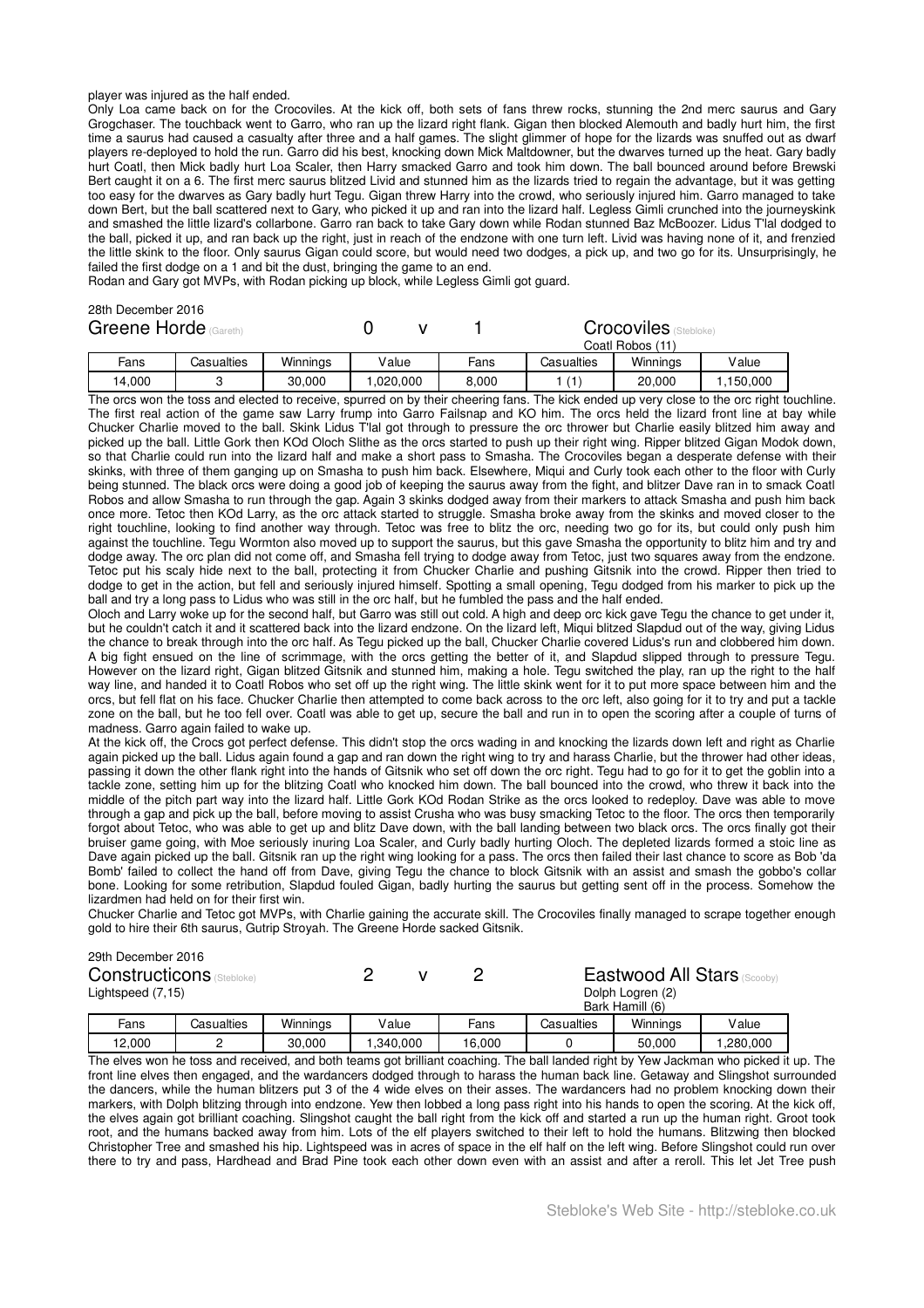Cyclonus into the crowd, and one of the journeyelves blitzed through to sack Slingshot and grab the ball with Dolph and Yew in support. Getaway was able to KO Brad Pine with 2 assists, but the journeyelf was easily able to run in for the All Stars' 2nd, despite the best efforts of Bonecrusher. Brad came straight back on, and Slingshot picked up the kick off. The elves had set up very centrally, and the human wide players ran around to circle them. Arnie blocked catcher Getaway but got both down and stunned himself. Slingshot was then able to run to the left and hand it to Lightspeed who ran with a go for it to score. At the kick off, Slingshot was deployed wide on the human left, and Dolph and Arnie blitzed him but couldn't take him down. This left Dolph open to a counter blitz by Blitzwing who KOd the dancer as the last act of the half.

Dolph came straight back at the start of 2nd half. Slingshot got a touchback as Bonecrusher KOd the other journeyelf. Lightspeed made a run down the left but Yew pushed him against sideline as more humans looked to head up the left. Groot KOd Slugfest as the All Stars set up Slingshot for a block, but Dolph failed his leap when trying to blitz and KOd himself. Blitz then KOd Arnie and the elf defense was suddenly in a shambles. The humans slowly made their way up the left, until Slingshot and Hardhead slipped through, Groot rooted again. Slingshot handed it to Hardhead, but the lineman let it drop behind him. Yew put a tackle zone on the ball but Getaway and Lightspeed pushed him away. Bonecrusher then failed to pick the ball up, and it bounced even further from the elf endzone. Yew dodged in and tried a pick up in 2 tackle zones but failed, but it again bounced further from the endzone. Cyclonus blitzed the elf thrower and killed him, but the apothecary reduced it to broken neck and -1 to his agility. Slingshot finally claimed the ball as Getaway and Lightspeed ran into the endzone. The short pass was on target and Lightspeed caught for his 2nd of the match. This time none of the 3 KOd elves came back, as was the case with Slugfest. The last action of the game was Groot knocking down Cyclonus, allowing Jet Tree to foul and stun him.

Blitzwing and Groot got MVPs, with Blitzwing picking up guard and Lightspeed picking up block. The elves hired their scoring journeyelf whose name was Bark Hamill.

#### 14th April 2017

| Eastwood All Stars (Scooby) |  |  | <b>Heat Wave</b> (Stebloke) |  |
|-----------------------------|--|--|-----------------------------|--|
| Jet Tree (8, 15)            |  |  |                             |  |
|                             |  |  | $  -$                       |  |

| 50,000<br>5,000<br>40.000<br>.070.000<br>.250.000<br>9.000<br>ᅝ | Fans | Casualties | Winninas | lalue | -ans | Casualties | .<br>Winnings | Value |
|-----------------------------------------------------------------|------|------------|----------|-------|------|------------|---------------|-------|
|                                                                 |      |            |          |       |      |            |               |       |

Heat Wave hired a mercenary blitzer with tackle to try and keep the elves under control. In addition, Willow Rosebark took to the field to stand against the might of treeman Groot. Heat Wave kicked off and got blitz, putting on a bit of pressure and knocking down Dolph on their left flank. Groot pushed Willow away as the front lines roughed it up. Bark Hamill broke through the center with one of the two journey elves. Juniper Junior picked up the ball and passed an accurate short pass. With an assist, Nikki ran back to blitz and KO Bark. Erika then dodged away from the journey elf and picked up the ball, as Willow stunned Arnold. Kallisto Blaze blitzed to get away and down field, and Erika dodged and planted a long pass right to her. The merc then stunned Dolph with an assist. Juniper and Charlie Chestnut got back to blitz Kallisto down and stun her. Arnie began proving difficult to pin down with his side stepping, frustrating several amazon players. The game spread thin with 6 little fights all up and down the pitch, conditions that suited the elf style of play. Arnie lept away from 2 markers to get near the ball, as Korina Jet blitzed Dolph off the pitch after 4 other players surrounded him to prevent him side stepping. This gave a large gap for Arnie to dodge into. He picked up the ball, and passed it back over the half way line to one of the journey elves, who had spent most of the game side by side with Groot chasing one of the amazon linewomen. The elf failed the catch, but the play had got the 'zons scrambling for better positions as they tried to contain the danger. Nikki pushed Lime Neeson out into crowd, who had been waiting in the end zone for a pass. Jet Tree was deep in the amazon half down the elf right flank. He dodged away from his marker into the end zone, as Arnie ran forward to pick up the ball and ram it into the hands of the journey elf. The elf was able to move up the pitch and put a quick pass to Jet to open the scoring. All the elves who were off the pitch came back on. With one turn left the amazons looked to dish out some pain, but could only KO Bark again plus a journey elf. Bark came straight back but the journey elf remained out cold at half time.

At the kick off this time the elves got blitz, and Dolph took his chance to KO Xanara. A touchback went to Erika, and the 'zons pushed up their right into the elf half. The All Stars, led by Dolph and Arnie, completely surrounded the attacking women, but Groot took root. In a big ruck just inside the elf half, Bark managed to take down Erika and the ball scattered to Arnie who caught it. Korina again pushed a surrounded Dolph into crowd, who this time really put the boot in and killed him. The All Stars apothecary brought it down to broken neck, and -1AG. Despite this, the elves pushed the 'zons away and Arnie lept through to hand the ball of to Jet who was behind enemy lines. With no way to stop Jet, Heat Wave turned to pain, with Kallisto badly hurting Bark. Hyppolyta Wild ran back to pressure Jet, and Arnie fell trying to leap away from the zons looking to twonk him. Willow went for a foolish blitz on Groot, and they took reach other down. Jet easily dodged away from Wild to score his second. Xanara came back from KO but the journey elf still did not. For the last turn the amazons again tried to do more damage but could only take Groot down and KO Juniper. Nikki and Jet got MVPs,with Jet going from 5 to 16 SPP and getting two skills. He got double 5 and double 4, getting +1 move and nerves of steel. Nikki got guard. Heat Wave then bought a new catcher called Kassandra Bliss.

#### 30th April 2017

| <b>Grog Guzzlers (Stebloke)</b> |            |          |          |        | <b>Constructicons</b><br>(Scooby) |          |          |  |
|---------------------------------|------------|----------|----------|--------|-----------------------------------|----------|----------|--|
| Gary Grogchaser (8)             |            |          |          |        |                                   |          |          |  |
| Fans                            | Casualties | Winnings | Value    | Fans   | Casualties                        | Winnings | Value    |  |
| 12,000                          |            | 70.000   | .520.000 | 14.000 |                                   | 20,000   | .190.000 |  |

The dwarves won the toss and chose to receive. Coach Scooby put some kicking boots on to Bonecrusher, but his accurate kick was spoiled by it being a high kick, allowing Gary Grogchaser to get under it. It took the runner a couple of times to gather the ball. but he soon had it in his hands and began running up the left. The human team had set up very centrally, and the dwarf flank players got around them and tried to box them in. The middle of the pitch soon turned into a massive ruck. Lightspeed fouled Kenny Kegsplitter, managing to stun him but getting sent off in the process. More bad news followed for the humans, as Hardhead threw a block at Den Draftswigger, only for the dwarf to get the better of it and seriously injure him. Some human players switched to their right to try and cut off Gary's run, but the dwarves were on fire. Angry Alemouth blitzed Cyclonus and smashed his ankle, before Slugfest also got sent off for fouling. Den then blitzed Scrapper off the pitch and into the crowd, taking the humans down to six players and allowing Gary to freely waltz up the dwarf left. There, he held the ball safe while the other dwarves continued to beat up on their opponents. Trying to fight back, Broadside continued the human team's tactic of the day and blatantly fouled Kenny, knocking him out, but Stu Stoutsmasher answered back by breaking Blitzwing's neck, and Baz McBoozer badly hurt Bonecrusher. The deathroller could then only stun one of the remaining human linemen during a foul with seven assists. At the end of the half, Gary simply stepped over the line to score the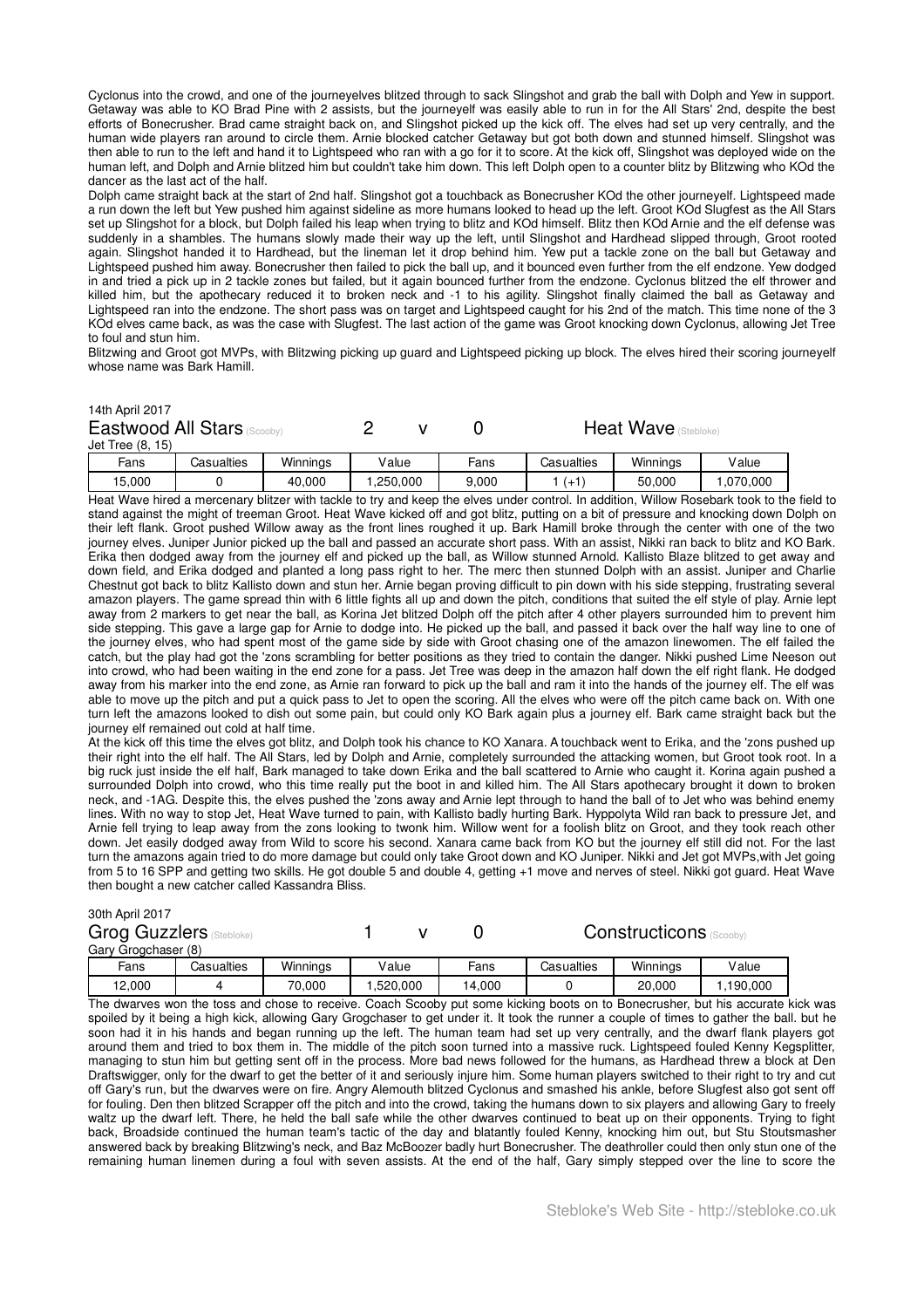touchdown. The humans did not take the field for the second half, and became the first team to concede. The dwarves received both MVPs, which went to Angry and Baz. Angry picked up mighty blow and Baz got guard. The dwarves were also given 30k of their opponents winnings, adding it to their own 40k. The Constructicons sacked blitzer Cyclonus and hired a new one called Bluestreak.

It was this game that made us look at the concede rules and decide we didn't like them. Instead, we added our own conceding house rules: A) Can only concede just before a kick off during a setup. B) Can only concede if you are losing the game. C) Can only concede if your opponent has at least 4 more players than you to set up with at the next kick off (not including the opponent's subs), or if you have 3 or less players to set up with total. D) Conceding team automatically loses a fan factor, and does not roll for another one. E) The winning team gets half of the conceding team's winnings, rounding up. F) The conceding team does not receive an MVP. The winning team gets both MVPs. The 2nd MVP may not be chosen, it must be randomized between players that have been on the pitch and are still eligible to be set up at the next kick off. It is not given to star players, journeymen or mercs. It can not go on the same player who was given the first MVP.

Things were tight in the standings going into the last round of matches. The dwarves and elves were well clear with 7 wins between them. Those two teams would battle for the title. The other four teams were all within just 3 points of each other, and had only managed 2 wins between them. Any of the four teams could end up getting 3rd place or last place, and it was mathematically possible for all four to end up on the same points, provided Constructicons and Greene Horde drew, and Heat Wave picked up a win over the Crocoviles.

| 28th December 2017<br><b>Constructicons</b> (Stebloke) |            |          |          |        | Greene Horde (Gareth)<br>Dave $(8)$<br>Crusha (16) |          |          |
|--------------------------------------------------------|------------|----------|----------|--------|----------------------------------------------------|----------|----------|
| Fans                                                   | Casualties | Winnings | Value    | Fans   | Casualties                                         | Winnings | Value    |
| 9.000                                                  |            | 60.000   | ,110,000 | 11.000 | $4(+2)$                                            | 80.000   | ,250,000 |

Exactly one year since his last match, Coach Gareth kicked his orcs out onto the field again to face a human team that had been decimated in their last game against the Grog Guzzlers. Despite this, the humans still had the higher TV, and Green Horde rocked up with a wizard. The Orcs won the toss and received but at the kick off a riot started which held the game up for a while. The ball ended up half way into the orc half, over on their left flank. Chucker Charlie moved over to pick it up as many humans got pushed back in blocks. All three human catchers got through the orc line to pressure Charlie, as Bonecrusher and Scrapper tried to help them but were forced away. Charlie was able to get to the half way line before Scrapper got close to him. The blitzer and catchers looked to be causing a problem for the orc and his bodyguards, which consisted of a goblin, another thrower and the journey orc. This motivated the orcs and they started to stomp. Curly stunned Slugfest and Crusha KOd Bonecrusher. All three catchers were pushed away as the other black orcs all knocked down the linemen they were marking. Knowing something special was needed, Getaway dodged right next to the sideline to put a tackle zone on Charlie. Scrapper got up, dodged and blitzed with the catcher's assist to put Charlie down. Bob 'da Bomb' couldn't catch the scatter and it ended right next to the sideline. Crusha pushed Getaway into the crowd. They only stunned him, but they were just warming up for when the journey orc pushed Scrapper into the crowd moments later. This time the crowd killed the human, and the apothecary was needed, but could still only bring it down to a smashed hip, which was the 2nd time that had happened to Scrapper in his career. Charlie re-collected the ball as Moe badly hurt Broadside. Ransack had a gap so chose to blitz Charlie, and both of them ended up on the floor. This time, Dave caught the scatter, and the orcs retained control. Moe then blitzed Lightspeed and seriously injured him, and the orcs were clear to move through the center. The only chance left for the humans was their thrower Slingshot, who dodged twice to blitz Dave but was taken down in the attempt. On the last turn, Dave needed a go for it to score, but was able to make it.

Bonecrusher came back in the second half. Getaway broke up the left as Slingshot picked up the ball, but three orcs were immediately on the human catcher to prevent the throw. Prowl was then also able to dodge through to near the endzone, but Getaway fell trying to dodge clear of his markers and got badly hurt. Bonecrusher blitzed Dave down and also ran through, giving Slingshot more options. The thrower then planted a long bomb right to him, Crusha and goblin Slapdud were there to smack the blitzer to the floor. Ransack and Prowl then got knocked out as Charlie picked it up, leaving just 5 humans on the field. Bonecrusher got up, blitzed Slapdud away and dodged to put Charlie in a tackle zone. For all the human's heroics, several orcs surrounded him, and pushed him several times until he was far away from the orc thrower. Curly then knocked Bluestreak out. Slingshot moved with 2 go for its to assist Slugfest, who blitzed the journey orc down and was able to move to put pressure on Charlie. Again, this blockage was cleared and Charlie made fairly easy progress up the middle of the field. Seeing their hopes were gone, the humans tried to do some damage instead of trying to stop the touchdown. Bonecrusher got up and blitzed Bob away, moving to put an assist on Smasha, allowing Slingshot to knock the orc blitzer out. In response, Curly seriously injured Ironhide and Larry badly hurt Broadside, leaving just two humans on the pitch. With no pressure, Charlie handed it to Crusha, who scored right at the end.

Moe and Bonecrusher got the MVPs, with Moe getting mighty blow. Crusha got tackle, and Dave got +1AG. Greene Horde bought a troll called Big Dave.

| 2nd April 2018               |            |          |            |                           |        |                  |          |           |  |  |
|------------------------------|------------|----------|------------|---------------------------|--------|------------------|----------|-----------|--|--|
| <b>Crocoviles</b> (Stebloke) | ?          |          |            | <b>Heat Wave</b> (Scooby) |        |                  |          |           |  |  |
| Migui Venom (5)              |            |          |            |                           |        | Sophia Wyte (12) |          |           |  |  |
| Oloch Slithe (8)             |            |          |            |                           |        |                  |          |           |  |  |
| Lidus T'lal (15)             |            |          |            |                           |        |                  |          |           |  |  |
| Fans                         | Casualties | Winnings | Value      |                           | Fans   | Casualties       | Winnings | Value     |  |  |
| 9,000                        |            | 70,000   | .260,000 ا |                           | 11,000 |                  | 30.000   | 1,190,000 |  |  |

Heat Wave induced a Bloodweiser Babe before the match. Crocoviles won the toss, and elected to receive. The amazon kick off went too long and into the crowd. The fight over the ball caused a riot, and the eventual touchback was given to Miqui Venom, just behind the lizardmen line of scrimmage. On the Crocoviles' right flank, Garro Failsnap KOd Korina Jet right at the start, but on the other flank both lizardmen players got knocked down by the two blitzers there. Kassandra Bliss ran in and put the boot in but had no luck. Erika Zeal then tried a risky blitz on Tetoc Fleshtear, but got attacker down even after a reroll. Rodan Strike then KOd Aella Ember, and things were already looking grim for the 'zons as Miqui made a move with the ball up the lizard right flank, using some skinks as a screen. Xanara Crest tried her luck with a blitz on Miqui but was knocked down. Saurus Gutrip Stroyah got bundled to the ground by three or four angry women, and Kassandra again put the boot in, but was this time sent off. This gave Miqui time to just reach the endzone and score. At